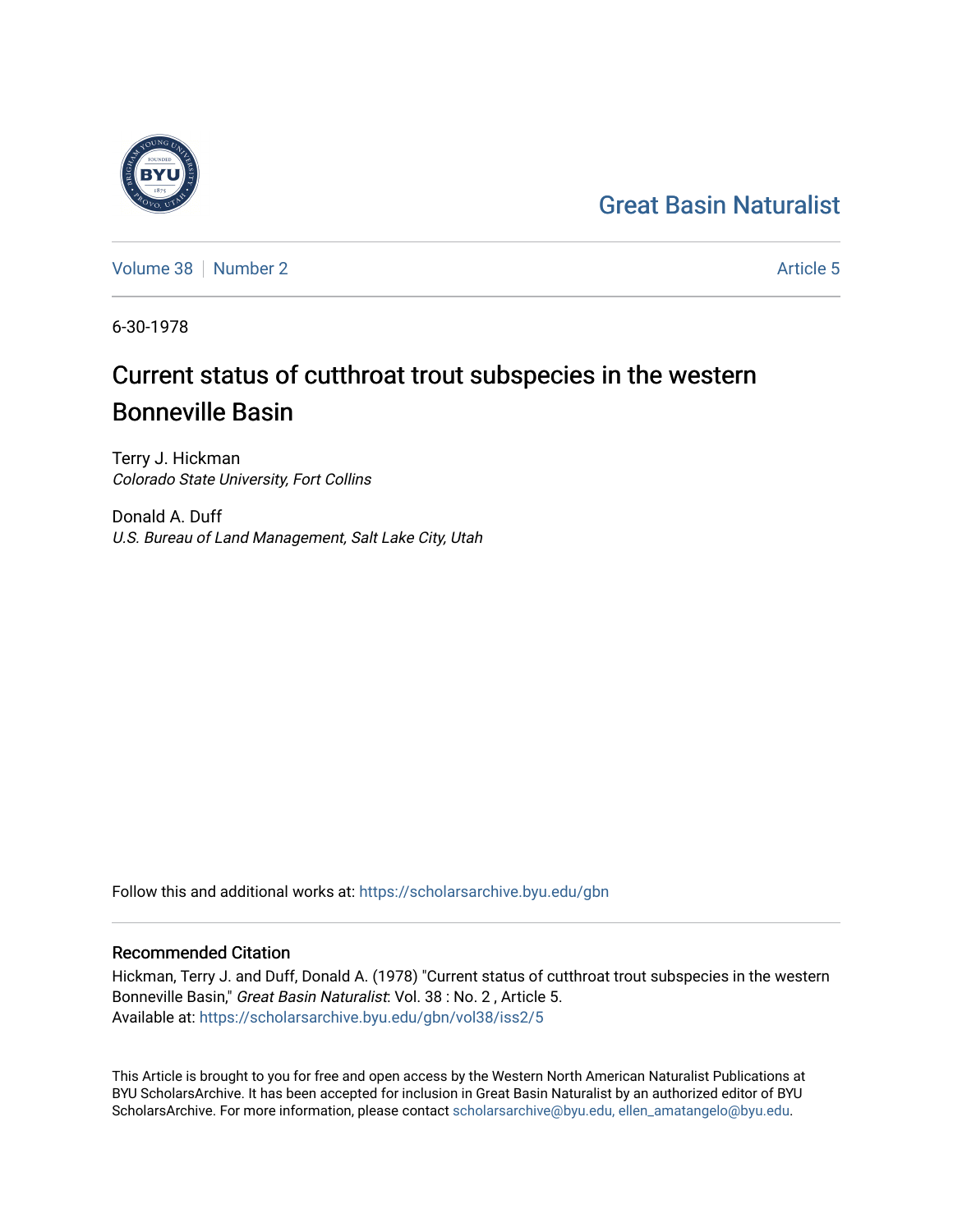#### CURRENT STATUS OF CUTTHROAT TROUT SUBSPECIES IN THE WESTERN BONNEVILLE BASIN

Terry J. Hickman' and Donald A. Duff^

Abstract.— Recent discoveries of native cutthroat trout populations in desert mountain ranges on the western fringe of the Bonneville Basin have prompted intensified management efforts by state and federal agencies. Analysis of Snake Valley cutthroat specimens in Trout Creek, Deep Creek Mountain Range, Utah, indicate this is a pure strain of the trout which once inhabited Pleistocene Lake Bonneville and which was thought to be extinct in Utah. The Snake Valley cutthroat is similar to Salmo clarki utah of the eastern Bonneville Basin; however, electrophoretic and morphomeristic analysis show unique genetic differences brought about by long-term isolation (8,000 years) from the remainder of the Bonneville Basin cutthroat. This cutthroat is <sup>a</sup> common ancestor to several other limited cutthroat populations within the basin in Nevada. In May <sup>1977</sup> the BLM withdrew from mineral entry about 27,000 acres within the Deep Creek Mountains for protection of this salmonid cutthroat and other unique resources on the range. Results of 1977 stream surveys on the Pilot Peak Mountain Range, Utah, indicate the presence of the threatened Lahontan cutthroat, Salmo clarki henshawi, in one isolated stream.

The ancient Pleistocene Lake Bonneville in the Great Basin once supported a cut throat trout, native to the Snake Valley area of Utah-Nevada, which abounded in the area's several streams upon the lake's decline (Hickman 1977). Because of deteriorating habitat the cutthroat population rapidly diminished in the twentieth century to a point where it was believed to be extinct within its native range (Behnke 1976a) (Fig.  $1$ ).

In 1953 Ted Frantz, Nevada Fish and Game Department, discovered <sup>a</sup> cutthroat trout population in Pine Creek on Mt. Wheeler, Nevada (Frantz and King 1958). Samples were sent to Dr. Robert Miller, who indicated they represented pure cut throat trout. But Dr. Miller was unable to assign them to any described subspecies (let ter from Dr. Miller to F. Dodge, 26 May 1971). Though it was assumed this cutthroat was introduced from Trout Creek drainage of the Snake Valley area (Miller and Alcorn 1946), this seems unlikely when one considers that there were streams closer to Pine Creek which probably contained cutthroat trout (Lehman, Baker, Snake, and Hendrys creeks). Behnke (1976a) indicates the most

logical origin of the Pine Creek cutthroat was from Lehman Creek (Mt. Wheeler tributary of the Snake Valley region) via the Osceola Ditch, constructed as a pioneer waterway.

During 1953 the Nevada Fish and Game Department introduced 44 fish from Pine Creek into Hampton Creek, Nevada. A sec ond transplant of 54 cutthroat from Pine Creek was made into Goshute Creek, Nevada, in 1960. The Nevada Fish and Game Department, assuming these were Utah cut throat, Salmo clarki utah, closed these streams to fishing and listed S.c. utah as an endangered species in Nevada. Mr. Frank Dodge, Nevada Fish and Game Department, in 1972 found a population of cut throat trout in the headwaters of Hendrys Creek (Mt. Moriah tributary of the Snake Valley region) which resembled those found in Pine Creek. Following this, several unsuccessful attempts were made by the Nevada Fish and Game Department to locate additional pure populations of cutthroat trout in the Snake Valley area of Utah and Nevada.

In <sup>1973</sup> the BLM (Utah) began stream habitat surveys in the Deep Creek Moun-

<sup>&#</sup>x27; Department of Fishery & Wildlife Biology, Colorado State University, Fort Collins, Colorado.

fisheries Biologist, U.S. Bureau of Land Management, Utah State Office, University Club Building, 136 South Temple, Salt Lake City, Utah 84111.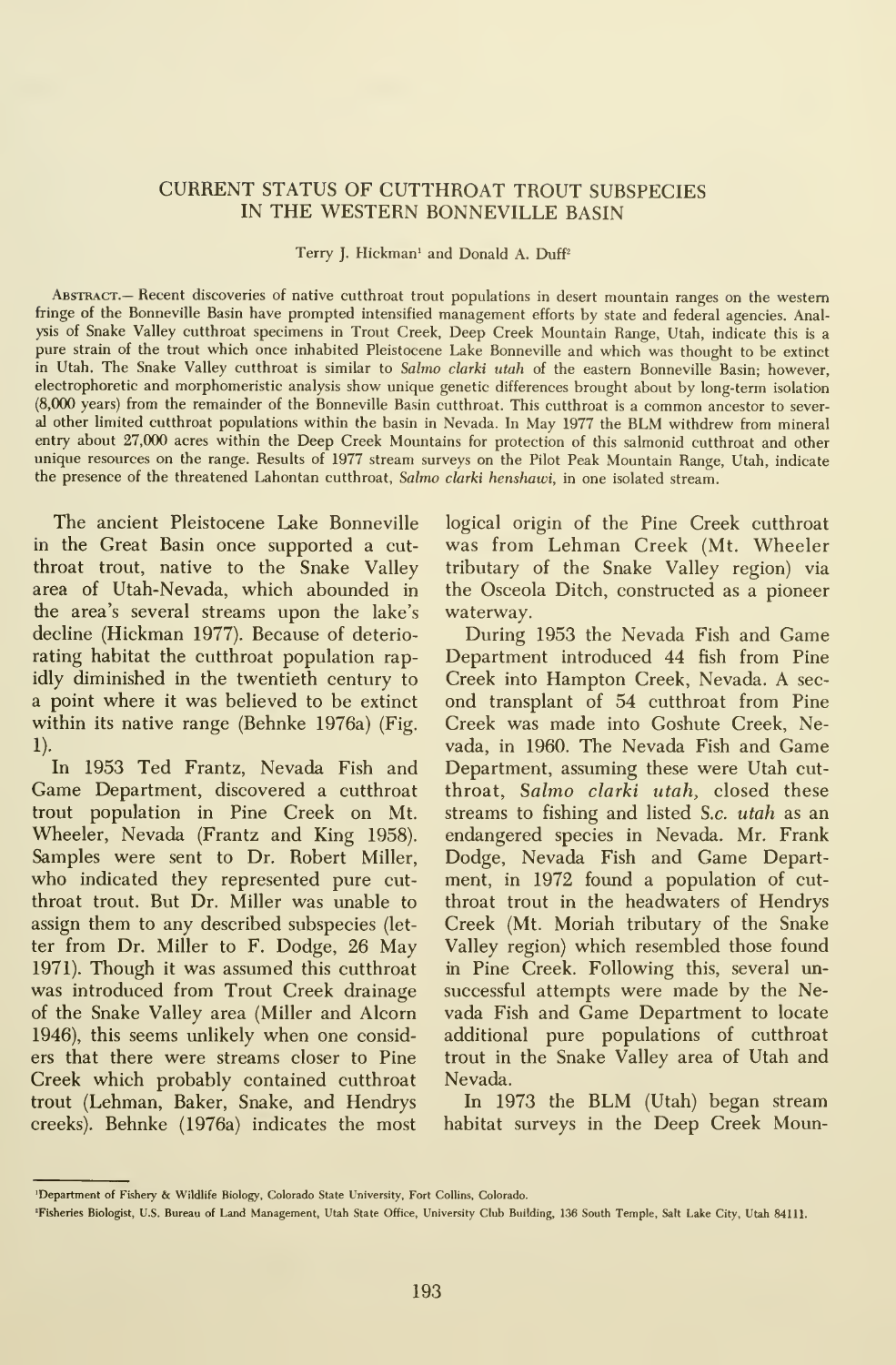

Fig 1. Area map location showing the western Bonneville Basin area.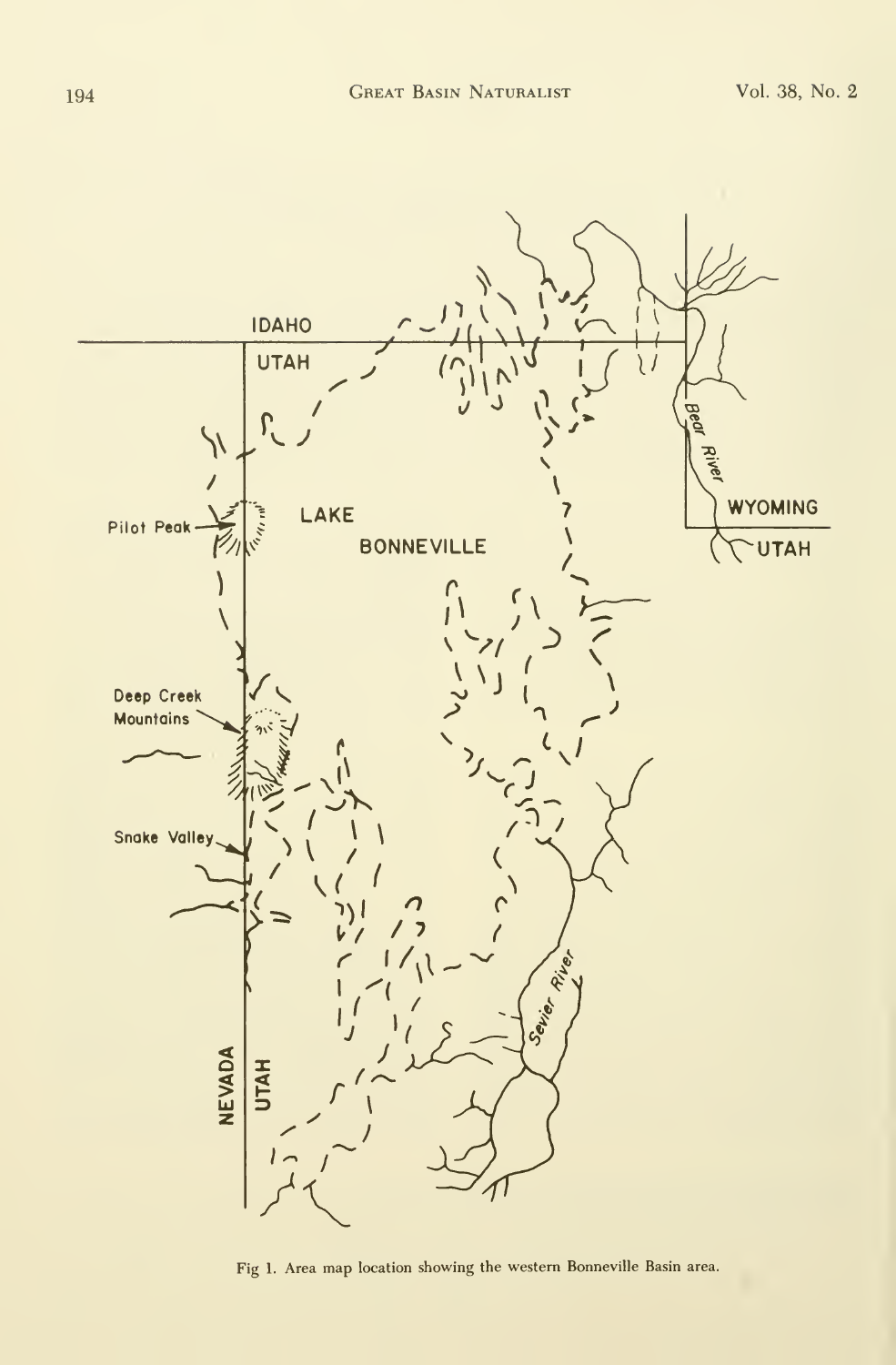tain Range in an attempt to define critical habitats and possible remnant populations of the cutthroat. In the spring of 1974, BLM biologists Don Duff and Josh Warburton discovered cutthroat in the extreme headwaters of Trout Creek, Utah, above a natural barrier falls. Subsequent sampling and analysis by the BLM, Utah Division of Wildlife Resources and Colorado State University (under contract funded by BLM) de termined that Trout Creek specimens were pure strain fish of the Bonneville Basin. In ventories have continued to date, and the only stream found to contain a pure population was Trout Creek. Hybridized populations (with rainbow trout) were found in Birch Creek and Johnson Creek (Hickman 1977) (Fig. 2).

#### Reasons for Decline

When the Snake Valley arm of Lake Bonneville dried up, there were relatively few perennial streams in the area. In addition to this, since the mid 1800s, in troductions of nonnative trouts, climatic conditions, irrigation practices, and habitat loss and degradation have been influential in reducing the number of cutthroat populations in the Snake Valley area. Replacement and hybridization from introductions of exotic rainbow trout (Salmo gairdneri) have posed the most significant impact to the survival of the Snake Valley cutthroat. Virtually every stream in the Snake Valley region capable of supporting trout has been stocked with rainbows. Brook trout are also capable of replacing the cutthroat through competition because of earlier spawning periods and its ability to become better adapted to life in small spring-fed headwater streams.

Exploitation, though not likely a limiting factor by itself, can reduce the number of catchables and may act to favor other exotics such as the brooks, browns, and hybrids. It has been documented that cutthroat trout are highly vulnerable to angling mortality (Behnke and Zam 1976).

Livestock grazing imposes a subtle but serious threat to the survival of the cut throat trout in the arid Snake Valley region. Grazing becomes significant when discussing sites for reintroductions, because much of the prime grasslands exist in headwater meadow areas. Livestock interests in the Bonneville Basin have been unconcerned about stream protection of rare trout populations. These problems have made the BLM very cautious in planning for additional habitat sites for future reintroductions of the Snake Valley cutthroat. Many studies have shown that livestock grazing destroys and degrades riparian vegetation and streambank soil stability, resulting in altera tions of channel morphology, loss of cover, and a reduction in numbers and biomass of fish—particularly older and larger trout (Behnke 1977). Studies and management of livestock-impacted areas should be made in order to rehabilitate the grazed areas, either through improvement of the existing graz ing system or livestock exclusion (Platts 1977). The BLM in Utah and Nevada has been involved in streamside fencing pro grams to protect the riparian habitat of streams containing sensitive or rare trout populations from continued livestock damage (Goshute Creek, Nevada, and Birch Creek, near Beaver, Utah).

Droughts and violent thunderstorms may have historically eliminated cutthroat populations from some high gradient streams, be cause natural recolonization could not be effective after desiccation of the pluvial lake in Snake Valley. This may account for the high number of barren streams found in the Snake Valley region prior to rainbow trout introductions.

Past surface disturbance impacts from mining have been slight and of short duration, the main damage resulting from equipment movement and road construction to and from the mine site. There exists little room for trails or roads in some of the nar row canyons; therefore, the streambed may be utilized for such purposes in some areas. Recent uranium mining activities in Utah's Deep Creek Mountains have caused concern over the future impacts of mining to the re sources of this fragile desert island ecosys tem environment.

The effects of all these environmental impacts on the cutthroat trout populations are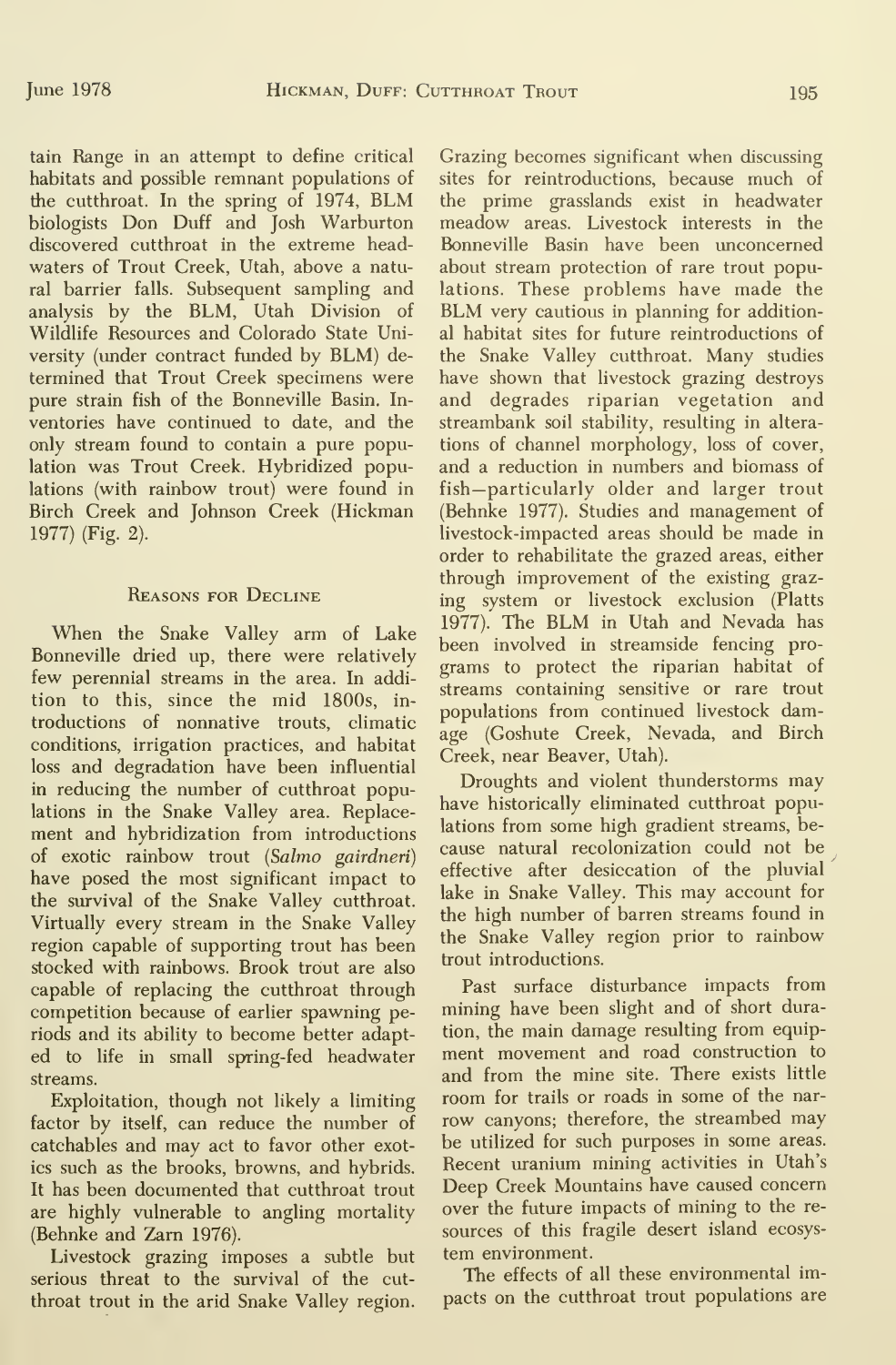

Fig 2. Local area map showing extent of Lake Bonneville (shaded) in relation to perennial streams having cut throat trout.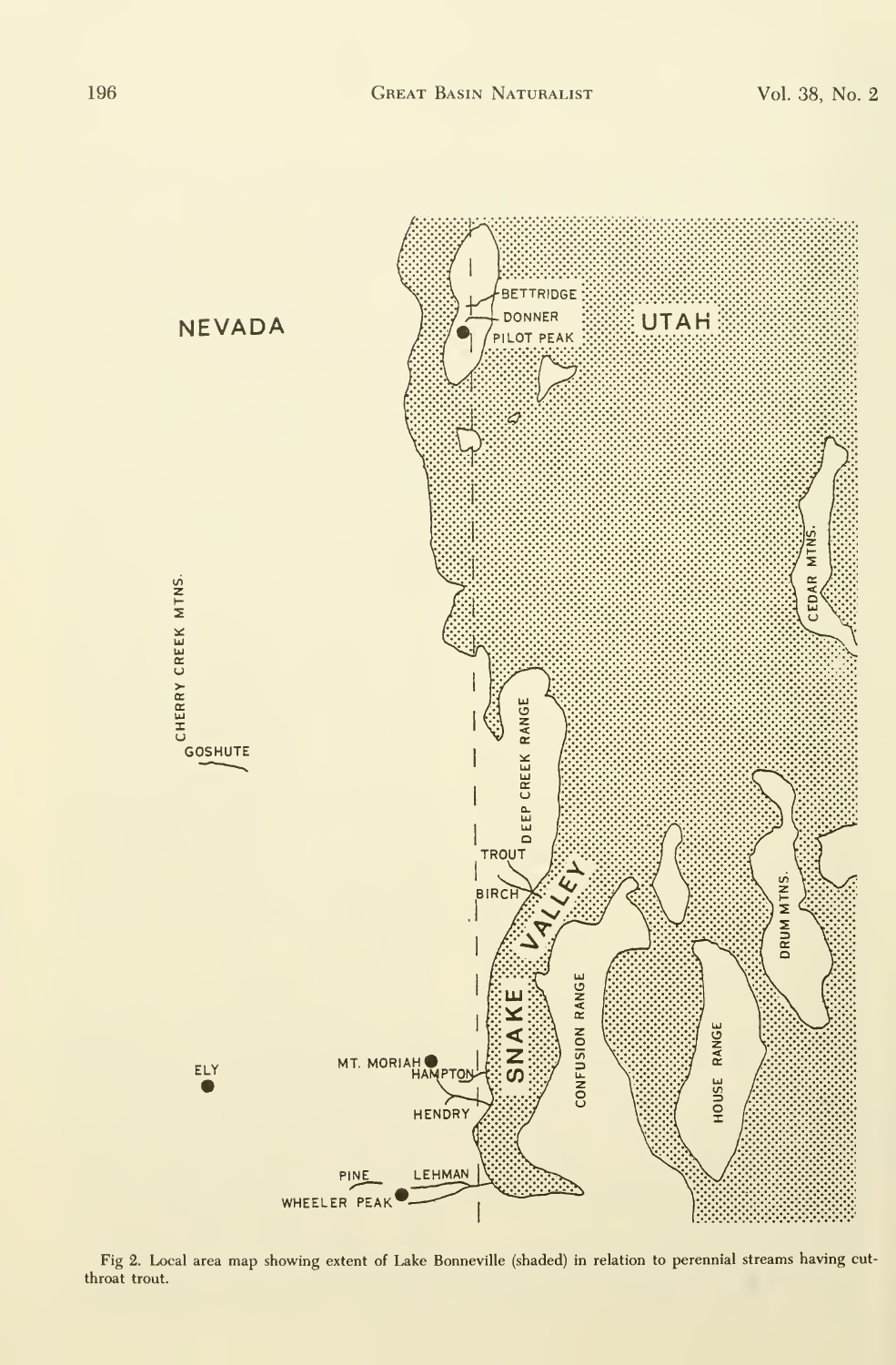greatly magnified when considered collectively. Many of the streams in the Snake Valley region have been affected by all these major impacts at some time during the recent past history of the area.

#### Uniqueness of Snake Valley CUTTHROAT TROUT

Ancient Lake Bonneville went through several periods of fluctuations in which water levels were closely associated with cli matic conditions (Gilbert 1879). According to Broecker and Kaufman (1965), four low levels occurred between 8,000 and 22,000 years ago, including one period of complete desiccation followed by refilling that took place about 11,000 years ago. This final desiccation of Lake Bonneville resulted in 10 or 12 independent basins being formed, one of which was the Snake Valley basin (Gilbert 1890). The northern portions of Snake Valley show a lake level elevation of about 5,100 feet. This would have pre vented water from flowing out of Snake Valley and into the Great Salt Lake basin. In addition to such physical isolation, the cutthroat were forced to seek refuge in the streams to overcome the increased saline conditions brought on by the desiccation (Hunt et al. 1953). Thus, many populations of cutthroat in the Bonneville Basin have been isolated from contact with each other for about 8,000 years.

Wydoski et al. (1976) studied the electro phoretic patterns of proteins in cutthroat lo cated in the Bonneville Basin, as well as several other groups of cutthroat and rain bow trout. No protein was unique or dis tinctive for S.c. utah specimens, but an unusual variation for muscle lactate dehydrogenase (LDH) was found in cut throat from Trout and Goshute creeks, in dicating a common ancestor. This unusually complex variation seems to indicate the presence of <sup>a</sup> variant allele. A unique evolutionary event, or series of events, occurred in the Snake Valley cutthroat trout LDH, which would indicate long-term isolation from the rest of the Bonneville Basin cut throat trout.

Comparison of samples of the least chub, lotichthys phlegethontis, in the western Bon-

neville Basin adds credence to the assumption of incipient speciation in fishes isolated in Snake Valley. Samples from Donner Springs (Pilot Peak area) have the typical fin ray counts given by Sigler and Miller (1963). Those found in Snake Valley have one less ray in the dorsal (7), anal (6), and pelvic (7) fins.

Smith (1966) stated that the mountain suckers (Catostomus platyrhynchus), of Deep Creek in the Deep Creek Mountain area are different from the typical northern Bormeville form.

The Snake Valley cutthroat trout differs from other cutthroat trout of the Bonneville Basin by having more basibranchial teeth and gillrakers and fewer scales in the lateral line series. The spotting pattern is more uniformly distributed over the body and not so concentrated posteriorly as in other Bonneville Basin cutthroat. The head appears longer and deeper with the body being more compressed and the caudal peduncle deeper, all of which gives it a more chunky body appearance (Behnke 1976 a, b).

#### STATUS OF THE SNAKE VALLEY CUTTHROAT TROUT

Pure populations are found in Pine, Goshute, Hampton, and Hendrys creeks, Nevada, and in Trout Creek, Utah (Fig. 2). Hybridized populations are found in Muncy and Mill creeks, Nevada, and Birch and Johnson creeks, Utah (Behnke 1976a, Hick man 1977).

Goshute Creek probably has the highest number of Snake Valley cutthroat, having about 1,500 in four miles of stream (McLelland 1975). The Nevada BLM and Nevada Fish and Game Department (NFG) have been instrumental in protecting and enhancing the habitat in Goshute Creek. During the 1977 drought Goshute Creek lost about 38 percent of the cutthroat population per mile. Because of these conditions a con cerned NFG took <sup>71</sup> cutthroat from Goshute Creek and transplanted them proportionately into Water Canyon Creek (four stream miles habitat) and Clear Creek (one stream mile habitat).

Pine Creek, a very small stream with little habitat, has about 100 cutthroats (ex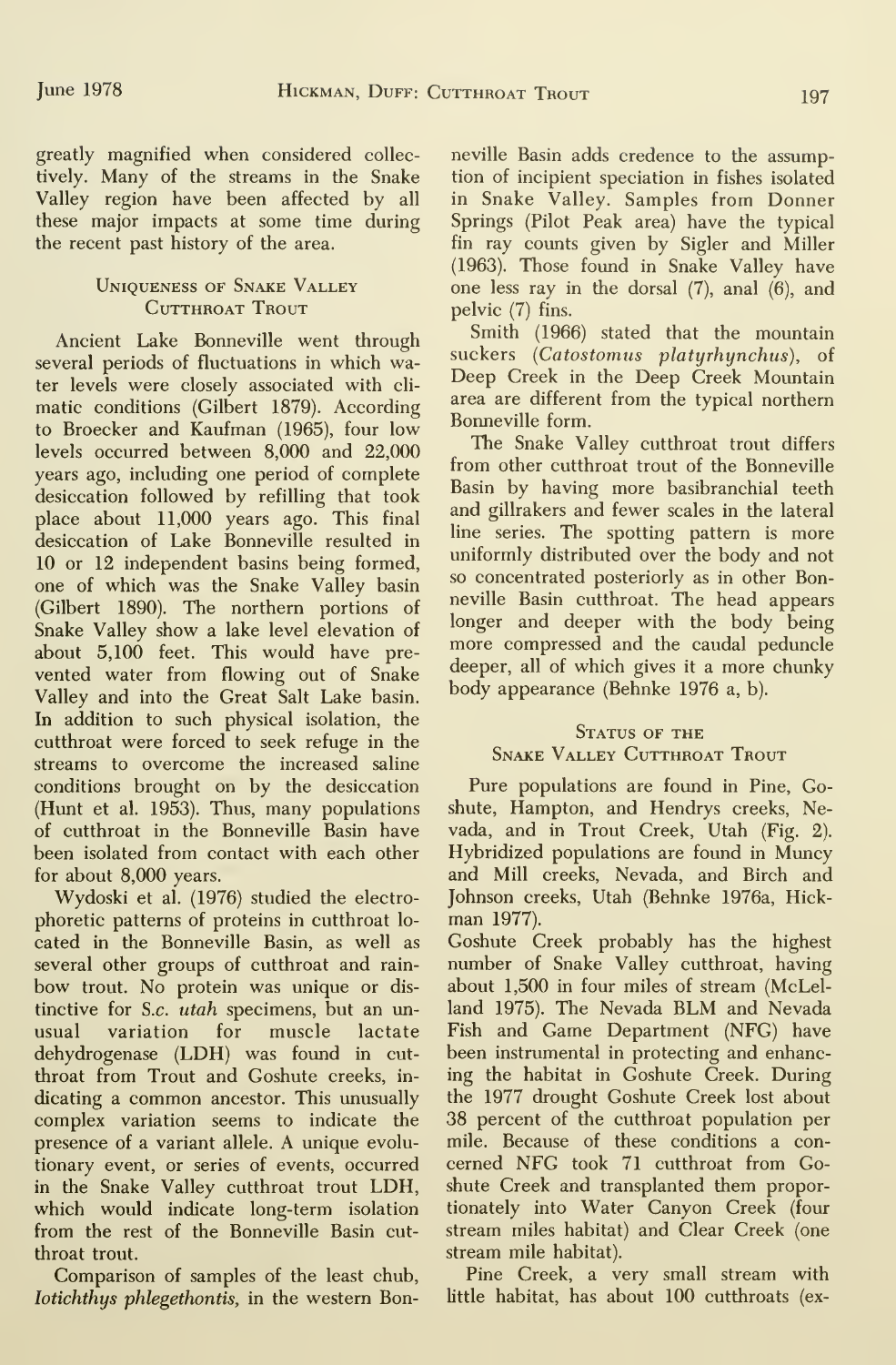eluding fry), as does Hampton Creek, which is also a small stream (McLelland 1975). Pine Creek suffered some mortality as a result of the 1977 drought. Mile Creek, another creek with transplanted cutthroat, lost its entire population as the creek dried up from the drought.

Hendrys Creek had about 200 cutthroat in the headwater area in 1973. In 1974 eradication of rainbow trout below the barrier was conducted on Hendrys Creek to aid the fish's survival. Hendrys, Goshute, and Pine creeks are now closed to angling use. Goshute and Hampton creeks have past histories of losing all their fish from flash floods, and this is the reason they were bar ren in 1953 and 1960. Because of its small size. Pine Creek is also vulnerable to flash flooding. Therefore, the potential exists that the cutthroat populations in these streams could be lost in the future. During the 1977 drought NFG estimates that 50 percent of the cutthroat populations in Hendrys and Hampton creeks were lost because of dry stream sections. In the interest of managing these unique fish, NFG has identified about 25 streams suitable for reintroductions. They plan to rehabilitate about two to four streams per year in this effort.

During 1977 one of the most significant events to take place in the basin for the protection of desert fishes and the environment occurred in the Deep Creek Mountains, when the BLM filed for an emergency withdrawal of a 27,000-acre area of critical environmental concern within the mountain range. Increased uranium mining activity threatened to destroy many of the unique resources of the mountain area. A significant factor in justifying this action was the presence of the rare Snake Valley cutthroat in only about 1V4 miles of critical habitat on Trout Creek, as well as the pres ence of the rare giant stonefly (Pteronarcys princeps). The area was withdrawn from mineral entry on 3 May 1977 by the Secretary of the Interior under section  $204(e)$  of the Federal Land Policy and Management Act of 1976 (PL 94-579). This withdrawal stays in effect for a three-year period and allows time for study of all resources to as certain their values.

In September 1977, the BLM (Utah) funded a contract to the Utah Division of Wildlife Resources to provide for an inventory of all fish and wildlife resources on the mountain range. The contract will last until April <sup>1979</sup> and will provide BLM with in ventory data necessary to evaluate the fu ture withdrawal status. It is hoped the contract will define possible other streams inhabited by the cutthroat on the mountain.

In late October 1977, the Utah Division of Wildlife Resources (DWR) eradicated the rainbow trout below the natural falls barrier on Trout Creek as a start to implement management plans designed to expand the cutthroat population. Future plans call for the transportation of cutthroat from Trout Creek into the headwaters of Red Cedar Creek, a remote stream on the mountain which was given first priority for transplant efforts. The DWR plans to rehabilitate about seven additional east slope streams to enhance cutthroat survival back into their historic range. A habitat management plan (HMP) being developed for the entire mountain ecosystem by the BLM, in cooperation with the Utah Division of Wildlife Resources, will specify management of all east slope streams for the cutthroat. The complete HMP is scheduled for completion in 1978-79 for all the mountain resources, of which the cutthroat is an integral part. At present the BLM has developed an HMP for Trout Creek, having begun implementation of this plan in 1977 via Sikes Act (P.L. 93-452) authorities. Using Youth Conservation Corps (YCC) workers, some 75 long-type stream improvement structures were constructed in July in Trout Creek to aid the bank stabilization and pool quality enhancement for the cutthroat. Stream improvement work is scheduled again in 1978 by BLM using the YCC.

Although there are differences in the tax onomic characters between S. c. utah and the cutthroat found in Snake Valley, there also exists much overlap. Basibranchial teeth counts, which seem to be a distinctive characteristic separating the two forms, were found to be similar in number in one S. c. utah sample from Willow Creek, Jordan River drainage, Utah (Hickman 1977). With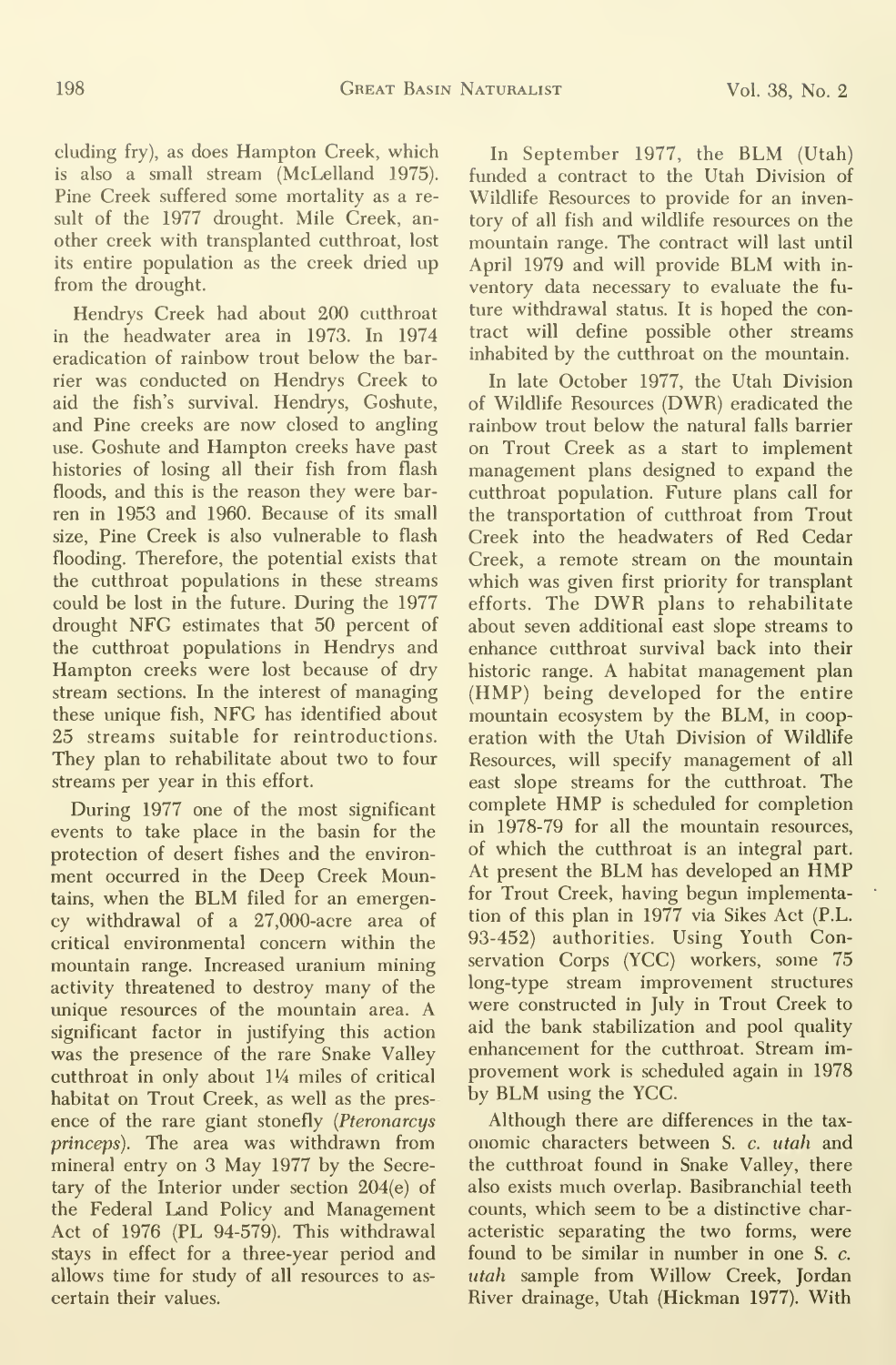the analysis of more samples from the Bonneville Basin, the degree of overlap between these cutthroat becomes more obvious. This overlap is further substantiated through the use of a computer-aided dis criminant function analysis, which evaluates the similarities and differences between samples (Hickman 1977). Sixteen (16) morphomeristic character measurements (Table 1) from samples of various described and undescribed subspecies of cutthroat trout, and one sample of rainbow trout, were compared (Fig. 2). The closer the group centroid (represented by dot in Fig. 3), the more similar the samples. The cutthroat trout in Snake Valley and S. c. utah are closely situated, indicating a high degree of similarity. Of interest is the similarity de picted in the discriminate function plot between S. c. pleuriticus (Colorado River Cutthroat) and S. c. stomias (Greenback cutthroat). This supports the taxonomic evaluations of Behnke and Zam (1976) that S. c. pleuriticus gave rise to S. c. stomias via an ancient headwater transfer, and that there exists little taxonomic difference between the two subspecies.

To avoid taxonomic confusion, which has led to subspecies classification delays, the cutthroat trout in Snake Valley should be considered a unique form of S. c. utah. Salmo c. utah is not abundant in any portion of its native range, and at one point it was thought to be extinct as a pure form (Miller 1950, Cope 1955, Platts 1957, Sigler and Miller 1963). The 1973 version of the U.S. Department of Interior's "Red Book" of en dangered and threatened species listed S. c. utah as "status undetermined"; the International Union for the Conservation of Nature (1969) listed it as rare; Holden et al.

TABLE 1. Morphomeristic characters used in the discriminant function analysis, 1977.

| Gillrakers lower          |
|---------------------------|
| Gillrakers total          |
| Branchiostegal rays right |
| Branchiostegal rays left  |
| Scales above latera line  |
| Pelvic fin rays           |
| Pyloric caeca             |
| Basibranchial teet        |
|                           |

(1974) considered it endangered; the Wyoming Game and Fish Department lists it as rare; the Nevada Fish and Game Department considers it endangered; and Behnke (1973, 1976b) considers it to be rare with a highly restricted distribution.

#### CUTTHROAT DISCOVERY IN THE PILOT PEAK **RANGE**

In an effort to locate additional populations of Bonneville Basin cutthroat trout, a survey of the Pilot Peak Range (North of Wendover on the Utah-Nevada border) was conducted in <sup>1977</sup> by the BLM and Colorado State University (under a contract fun ded by BLM).

As a result of these surveys, only two streams were found containing sufficient an nual flows to support trout populations. One stream, to the north of Pilot Peak, Bettridge Creek, has an abundant population of rainbow trout which were first stocked by the Utah Division of Wildlife Resources in the 1940s or early 1950s. The other stream, located in the adjacent canyon to the south of Bettridge Creek, is unnamed (for the present we have called it Donner Creek be cause it historically drained into Donner Springs). The city of Wendover, Utah, obtains a portion of its water supply from this creek.

Mr. Kent Sumners, Utah Division of Wildlife Resources, discovered the cutthroat in Donner Creek in April 1977 while sampling the stream at the request of the BLM. Subsequent specimen collection by the authors and their later analysis at Colorado State University confirmed this classification. Taxonomic analysis of the 17 trout sampled from Donner Creek proved most interesting. They are pure strain cutthroat trout (no sign of hybridization) and have a higher gillraker count than any other cut throat population (24-29, avg. 26.1).

The origin of this cutthroat is uncertain; however, Howard Gibson, retired water master for the city of Wendover, indicated that the cutthroat were in Donner Creek when he commenced work on the stream in 1952 (pers. comm. with H. Gibson, Wendover, Utah). None of the other local residents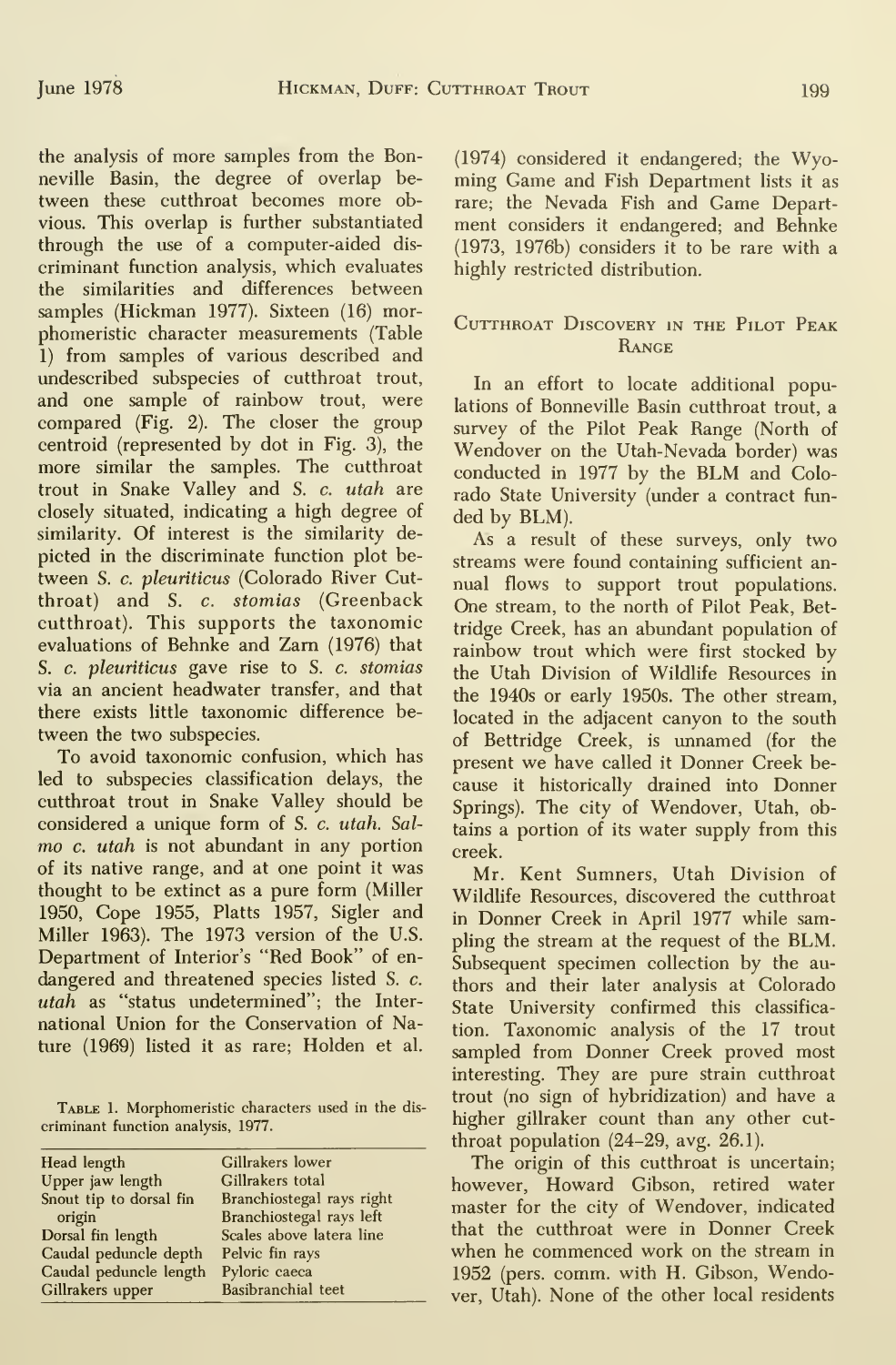contacted could provide any information pertaining to the cutthroat, and most were unaware of its existence in Donner Creek. The Nevada Fish and Game Department has no record of cutthroat stockings in the Pilot Peak Range (letter to Don Duff, BLM, SLC from Pat Coffin, Nevada Fish and Game Dept., Elko, October 1977). The only cutthroat exhibiting such high gillraker numbers is the Lahontan cutthroat trout (S. c. henshawi) (Behnke and Zam 1976). The most probable origin of the Donner Creek cutthroat is Pyramid Lake, because, from the late 1890s to 1930, cutthroat trout from Pyramid Lake were stocked extensively in Nevada. In 1910 Elko County received a large shipment of eggs, but no records exist on where these fish were stocked. Little stocking of Lahontan cutthroat occurred from 1931-1942, but in 1950 Lahontan

trout from Summit Lake, Nevada, were used for stocking. After 1930 S. c. henshawi was considered rare, and it seems unlikely that a creek in the Pilot Range would be stocked with this cutthroat subspecies.

The discriminant function analysis (Table 1, Fig. 3) indicates that the cutthroat from Donner Creek are the most similar to S. c. henshawi.

#### **SUMMARY**

The Snake Valley cutthroat, a form of S.  $c.$   $utah$ , is a unique desert fish resource located in the western Bonneville Basin which is worthy of protection and management for the scientific community as well as the American public. S. c. utah has promising possibilities for enhancing the basin states' fishery programs for wild trout manage-



Fig. 3. Discriminant function plot analysis chart showing relationship to cutthroat subspecies based on morphomeristic characters.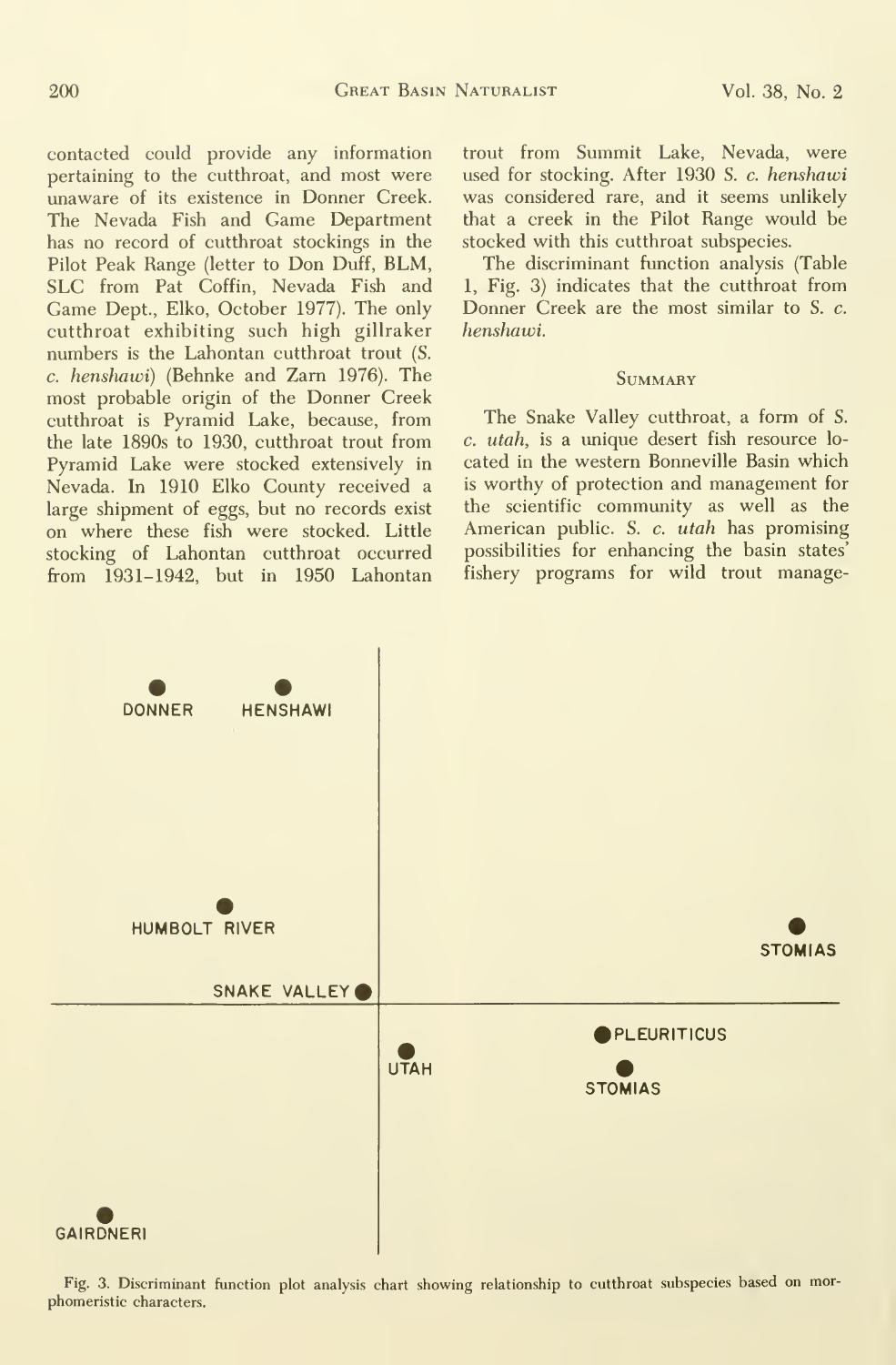ment. The 1975 listing of endangered and threatened fishes of the western U.S. devel oped by the Desert Fishes Council did not consider this subspecies in its listing of sensitive western fishes. It is hoped that recognition of this subspecies for management concern will serve as an aid to organizations and agencies responsible for the management of habitat and this subspecies in the future. The ultimate management design for this subspecies and all others so recog nized is to provide management to a degree whereby survival and protection of the species and its habitat are assured, so official status classification by the U.S. Fish and Wildlife Service is not necessary. However, should environmental conditions continue to deteriorate and this subspecies eventually become listed by the U.S. Fish and Wildlife Service, then a classification of "threatened" would provide the necessary protective sta tus while still allowing for state-federal re covery programs to function.

The interest in desert fishes management has intensified by agencies and the scientific community by the discovery in 1977 of S. c. henshawi in Donner Creek of the Pilot Peak Mountain Range. The major signifi cance of this find of S. c. henshawi is that it very likely represents the original Pyramid Lake genotype—the largest trout native to western North America and long believed to be extinct (Trojnar and Behnke 1975, Behnke and Zam 1976). This find is worthy of intense management effort by the Utah Division of Wildlife Resources (DWR) and the BLM because the existence of this pure strain fish is extremely limited, as in dicated by its official threatened status by the U.S. Fish and Wildlife Service. Colorado State University is continuing contract studies on this mountain range for the BLM. The BLM in Utah plans to implement the Pilot Peak Mountains HMP in 1978 under Sikes Act authorities in cooperation with the DWR. Stream habitat improvements are being planned for Bettridge Creek, which at present has a natural re producing population of rainbow trout. This creek could serve in the future as a possible transplant site for the Lahontan cutthroat in Donner Creek. Both creeks have good stream habitat, being in a relatively undisturbed state from man and livestock activities and located in a remote area adjacent to the arid wastes of the Great Salt Lake desert salt flats.

#### LITERATURE CITED

- Behnke, R. J. 1973. Status report: Utah or Bonneville cutthroat trout, Salmo clarki utah. Prepared for Region 2 U.S. Fish and Wildlife Service, Albuquerque, N.M. 4 pp.
- 1976a. A summary of information on <sup>a</sup> unique form of cutthroat trout native to the Snake Valley section of the Bonneville Basin, Utah and Nevada. Prepared for BLM, Salt Lake City, Utah. 18 pp.
- 1976b. Summary of information on the status of the Utah or Bonneville Basin cutthroat trout, Salmo clarki utah. Prepared for Wasatch National For., Salt Lake City, Utah. 14 pp.
- 1977. Livestock grazing impact on stream fish eries: problems and suggested solutions. Paper presented at Livestock and Wildlife-Fisheries Workshop, Sparks, Nevada, May 1977. <sup>10</sup> pp.
- BEHNKE, R. J., AND M. ZARN. 1976. Biology and management of threatened and endangered western trouts. USDA Forest Service general technical Rept. Rm-28. Rocky Mountain Forest and Range Exp. St., Fort Collins, Colorado. 45 pp.
- BROECKER, W. S., AND A. KAUFMAN. 1965. Radio carbon chronology of Lake Lahontan and Lake Bonneville II, Great Basin. Bull. Geol. Soc. Amer.:76:537-566.
- Cope, O. B. 1955. The future of the cutthroat trout in Utah. Proc. Utah Acad. Sci. Arts and Lett.:32:89-93.
- DUFF, D. A. 1974. Reconnaissance survey for Utah cutthroat aquatic habitat in the Deep Creek Mountains. BLM Utah State Office, unpublished report. 6 pp.
- Frantz, T. C, and D. J. King. 1958. Completion re port, Nevada Fish and Game Commission,
- Stream and Lake Survey. 188 pp.<br>GILBERT, G. K. 1879. In: J. W. Powell (ed.), Lands of the arid region, pp. 50-65.
- 1890. Lake Bonneville. Monogr. U.S. Geol. Surv., 438 pp.
- Hickman, T. J. 1977. Studies on relict populations of Snake Valley cutthroat trout in western Utah 1976. U.S. BLM, Utah State Office, 41 pp.
- Holden, p. B., W. White, G. Sommerville, D. Duff, R. Gervais, and S. Gloss. 1974. Threatened fishes of Utah. Proc. Utah Acad. Sci. Arts and Lett. 51(2):46-55.
- Hunt, C. B., H. Varnes, and H. Thomas. 1953. Lake Bonneville geology of northern Utah Valley, Utah. U.S. Geol. Surv. Prof. Pap. 15 pp.
- McLelland, W. L. 1975. Cutthroat trout in vestigation, Mt. Wheeler cutthroat trout. White Pine County, Region II. Nevada Fish and Game Department. Prog. No. F-20-11 Job No. 207. 24 pp.